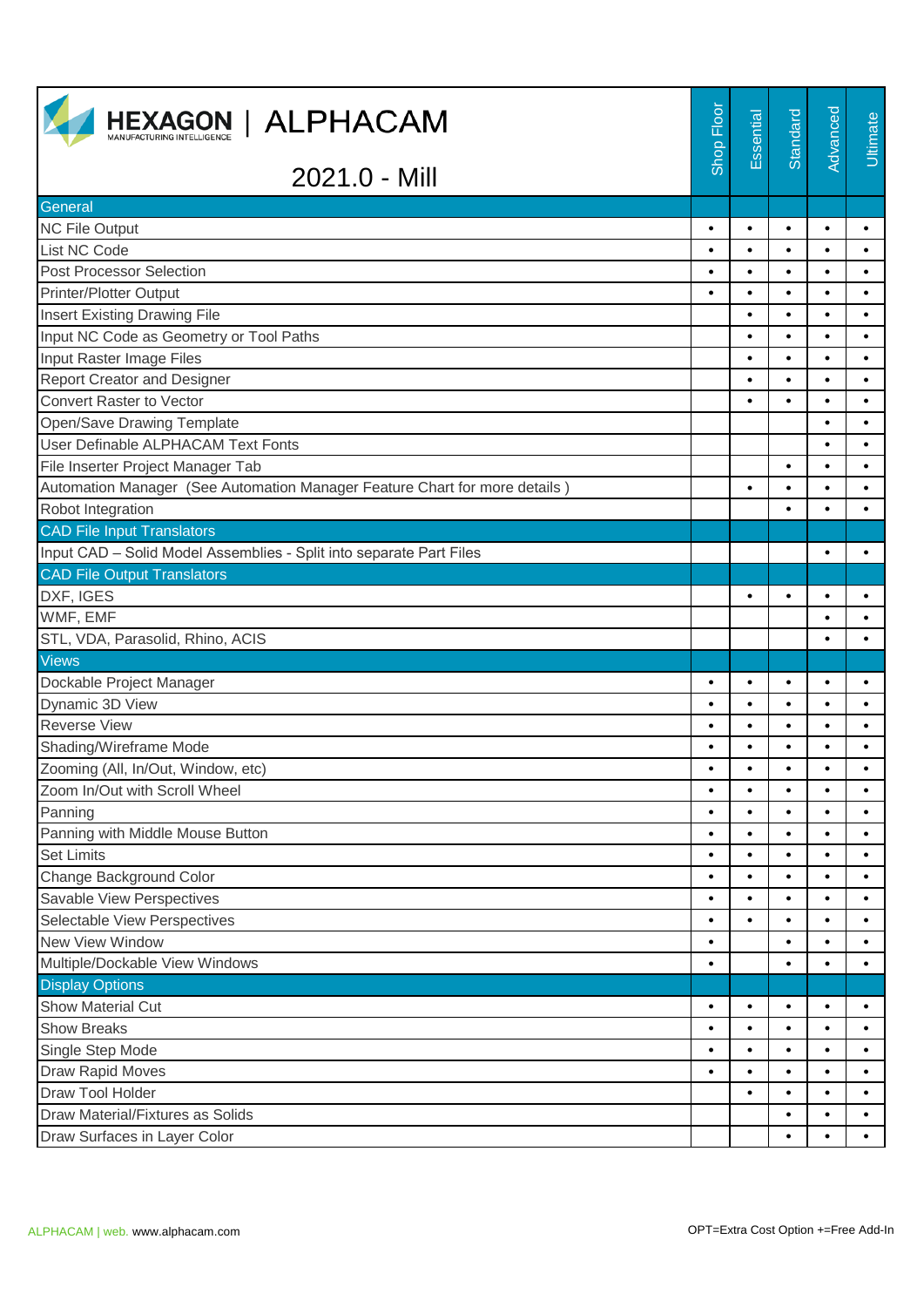| <b>HEXAGON   ALPHACAM</b>                  | Shop Floor | Essential | Standard  | Advanced  | Ultimate  |
|--------------------------------------------|------------|-----------|-----------|-----------|-----------|
| 2021.0 - Mill                              |            |           |           |           |           |
| Draw Solid Bodies as Wireframe             |            |           |           | $\bullet$ | $\bullet$ |
| Show Tool Angles                           |            |           |           |           | $\bullet$ |
| <b>Render Feature Extracted Geometries</b> | $\bullet$  |           | $\bullet$ | $\bullet$ | $\bullet$ |
| Render Geometry With Z level               | $\bullet$  |           | $\bullet$ | $\bullet$ | $\bullet$ |
| <b>CAD Geometry</b>                        |            |           |           |           |           |
| <b>Fast Geometry</b>                       |            | $\bullet$ | $\bullet$ | $\bullet$ | $\bullet$ |
| <b>Edit/List Geometry</b>                  |            | $\bullet$ | $\bullet$ | $\bullet$ | $\bullet$ |
| <b>Construction Mode</b>                   |            | $\bullet$ | $\bullet$ | $\bullet$ | $\bullet$ |
| <b>Text Creation and Editing</b>           |            | $\bullet$ | $\bullet$ | $\bullet$ | $\bullet$ |
| Digitizing (On Screen and Tablet)          |            | $\bullet$ | $\bullet$ | $\bullet$ | $\bullet$ |
| Line, Rectangle                            |            | $\bullet$ | $\bullet$ | $\bullet$ | $\bullet$ |
| Arcs, Circles                              |            | $\bullet$ | $\bullet$ | $\bullet$ | $\bullet$ |
| Polygon, Ellipse                           |            | $\bullet$ | $\bullet$ | $\bullet$ | $\bullet$ |
| <b>Bolt Hole Circle</b>                    |            | $\bullet$ | $\bullet$ | $\bullet$ | $\bullet$ |
| <b>Involute Curve</b>                      |            | $\bullet$ | $\bullet$ | $\bullet$ | $\bullet$ |
| Slot                                       |            | $\bullet$ | $\bullet$ | $\bullet$ | $\bullet$ |
| <b>Equal Spaced Holes</b>                  |            | $\bullet$ | $\bullet$ | $\bullet$ | $\bullet$ |
| <b>Enclosing Rectangle</b>                 |            | $\bullet$ | $\bullet$ | $\bullet$ | $\bullet$ |
| Spline Creation and Editing                |            | $\bullet$ | $\bullet$ | $\bullet$ | $\bullet$ |
| <b>Convert Spline to Lines/Arcs</b>        |            | $\bullet$ | $\bullet$ | $\bullet$ | $\bullet$ |
| Assign Image to Geometry                   |            | $\bullet$ | $\bullet$ | $\bullet$ | $\bullet$ |
| 3D Polyline                                |            |           | $\bullet$ | $\bullet$ | $\bullet$ |
| <b>Geometry Macro Recorder</b>             |            |           |           | $\bullet$ | $\bullet$ |
| Parametric Sketcher                        |            |           | $\bullet$ | $\bullet$ | $\bullet$ |
| Run Parametric Sketch                      |            |           | $\bullet$ | $\bullet$ | $\bullet$ |
| Minimal 3D Bounding Box                    |            |           | $\bullet$ | $\bullet$ | $\bullet$ |
| <b>Surface Creation/Edition</b>            |            |           |           |           |           |
| <b>Surface from Sections</b>               |            |           | $\bullet$ | $\bullet$ | $\bullet$ |
| Swept Surface from 2 Curves                |            |           | $\bullet$ | $\bullet$ | $\bullet$ |
| Swept Surface from 3 Curves                |            |           | $\bullet$ | $\bullet$ |           |
| Coons Patch from 3 Curves                  |            |           | $\bullet$ | $\bullet$ | $\bullet$ |
| Coons Patch from 4 Curves                  |            |           | $\bullet$ | $\bullet$ | $\bullet$ |
| <b>Ruled Surface</b>                       |            |           | $\bullet$ | $\bullet$ | $\bullet$ |
| Surface of Revolution                      |            |           | $\bullet$ | $\bullet$ | $\bullet$ |
| <b>Fillet Between 2 Surfaces</b>           |            |           | $\bullet$ | $\bullet$ | $\bullet$ |
| <b>Tri-Corner Fillet</b>                   |            |           | $\bullet$ | $\bullet$ | $\bullet$ |
| <b>Extruded Surface</b>                    |            |           | $\bullet$ | $\bullet$ | $\bullet$ |
| <b>Flat Surface</b>                        |            |           | $\bullet$ | $\bullet$ | $\bullet$ |
| <b>Break Intersecting Surfaces</b>         |            |           | $\bullet$ | $\bullet$ | $\bullet$ |
| <b>Edit Surface Control Points</b>         |            |           | $\bullet$ | $\bullet$ | $\bullet$ |
| Un-Trim Surfaces                           |            |           | $\bullet$ | $\bullet$ | $\bullet$ |
| <b>Extend Surface</b>                      |            |           | $\bullet$ | $\bullet$ | $\bullet$ |
| Surface Finder                             |            |           | $\bullet$ | ٠         | $\bullet$ |
| <b>Extract Edge from Surfaces</b>          |            |           | $\bullet$ | $\bullet$ | $\bullet$ |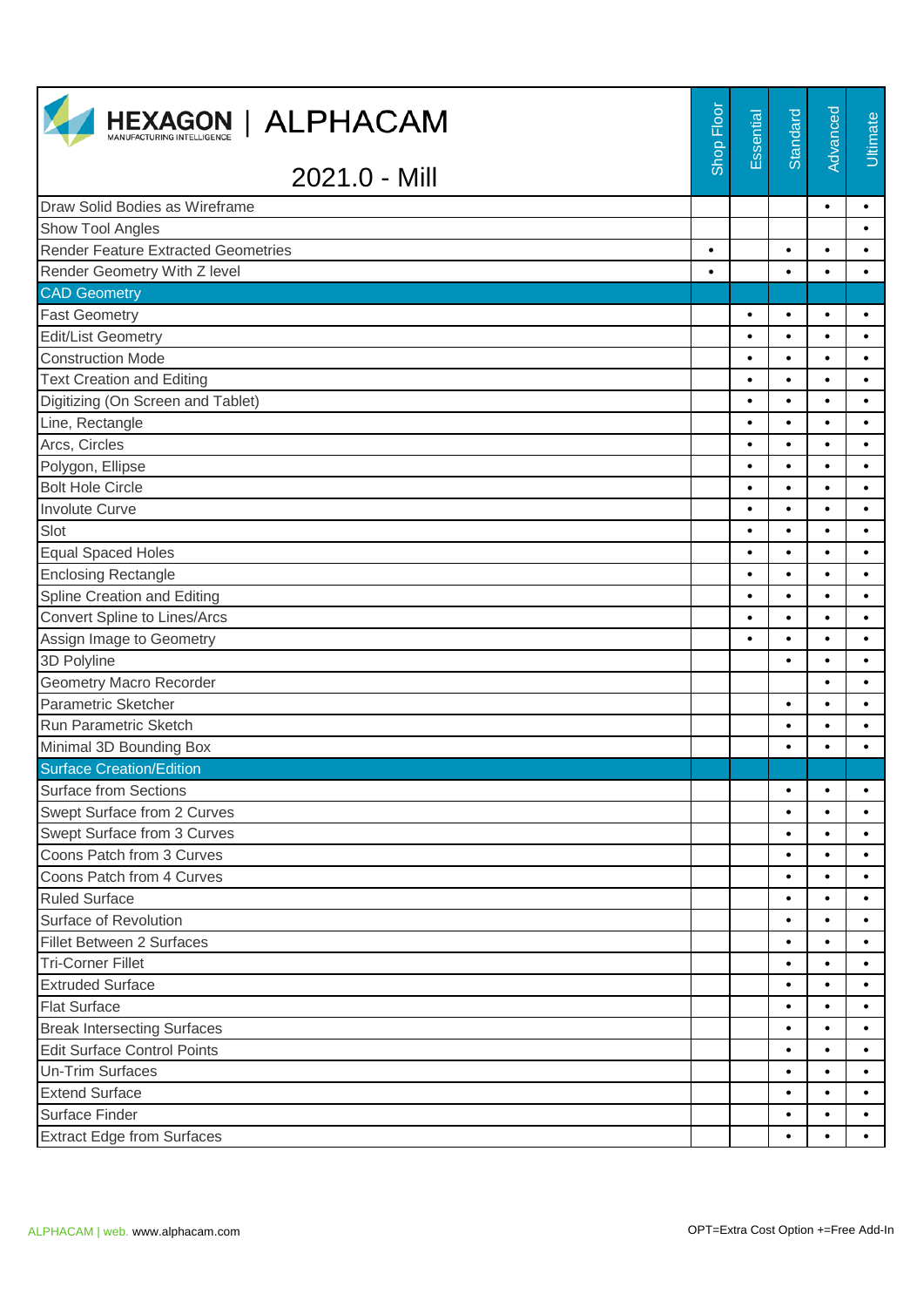| <b>HEXAGON   ALPHACAM</b>                                                                      | Shop Floor | Essential | Standard  | Advanced  | Ultimate  |
|------------------------------------------------------------------------------------------------|------------|-----------|-----------|-----------|-----------|
| 2021.0 - Mill                                                                                  |            |           |           |           |           |
| <b>Convert to STL Facets</b>                                                                   |            |           | $\bullet$ | $\bullet$ | $\bullet$ |
| <b>Geometry/Tool Path Editing</b>                                                              |            |           |           |           |           |
| Undo                                                                                           |            | ٠         | $\bullet$ | $\bullet$ | $\bullet$ |
| Redo                                                                                           |            | $\bullet$ | $\bullet$ | $\bullet$ | $\bullet$ |
| ALPHACAM Clipboard (Cut, Copy Paste between diferent sessions)                                 |            | $\bullet$ | $\bullet$ | $\bullet$ | $\bullet$ |
| Fabricate (Cut, Crop, Delete Area, Subtract, Unite, Overlapping, Intersecting, Loop, Paneling) |            | $\bullet$ | $\bullet$ | $\bullet$ | $\bullet$ |
| Break, Join                                                                                    |            | ٠         | $\bullet$ | $\bullet$ | $\bullet$ |
| <b>Break at Distance</b>                                                                       |            | ٠         | $\bullet$ | $\bullet$ | $\bullet$ |
| Trim, Extend                                                                                   |            | ٠         | $\bullet$ | $\bullet$ | $\bullet$ |
| <b>Extend by Distance</b>                                                                      |            | $\bullet$ | $\bullet$ | $\bullet$ | $\bullet$ |
| Fillet, Chamfer                                                                                |            | $\bullet$ | $\bullet$ | $\bullet$ | $\bullet$ |
| Offset (Element and/or Path)                                                                   |            | $\bullet$ | $\bullet$ | $\bullet$ | $\bullet$ |
| Grouping/Ungrouping                                                                            |            | $\bullet$ | $\bullet$ | $\bullet$ | $\bullet$ |
| Definable Cutting Start Point                                                                  |            | ٠         | $\bullet$ | $\bullet$ | $\bullet$ |
| Manual/Automatic Cut Ordering                                                                  |            | $\bullet$ | $\bullet$ | $\bullet$ | $\bullet$ |
| <b>Geometry Query Manager</b>                                                                  |            | $\bullet$ | $\bullet$ | $\bullet$ | $\bullet$ |
| <b>Change Object Types</b>                                                                     |            |           | $\bullet$ | $\bullet$ | $\bullet$ |
| 2D Array, Scale, Stretch, Skew                                                                 |            | $\bullet$ | $\bullet$ | $\bullet$ | $\bullet$ |
| 2D Move, Copy, Mirror, Rotate                                                                  |            | ٠         | $\bullet$ | $\bullet$ | $\bullet$ |
| 2D Transform - Dynamic combined command                                                        |            | $\bullet$ | $\bullet$ | $\bullet$ | $\bullet$ |
| 3D Move, Copy, Mirror, Rotate                                                                  |            |           | $\bullet$ | $\bullet$ | $\bullet$ |
| Auto 2D/3D Mode                                                                                |            |           | $\bullet$ | $\bullet$ | $\bullet$ |
| AutoQueries                                                                                    |            |           |           | $\bullet$ |           |
| Edit Geometry by Node                                                                          |            | $\bullet$ | $\bullet$ | $\bullet$ | $\bullet$ |
| 3D                                                                                             |            |           |           |           |           |
| <b>Set Materials</b>                                                                           |            | ٠         | $\bullet$ |           |           |
| Set Work Volume                                                                                |            |           | $\bullet$ |           | $\bullet$ |
| Make Local Axis Horizontal                                                                     |            |           | $\bullet$ | $\bullet$ | $\bullet$ |
| Set Geometry Z Levels                                                                          |            |           | $\bullet$ |           |           |
| <b>Create Sections</b>                                                                         |            |           | $\bullet$ | $\bullet$ | $\bullet$ |
| 3D Part Rotation                                                                               |            |           | $\bullet$ | $\bullet$ | $\bullet$ |
| Project 3D to 2D                                                                               |            |           | $\bullet$ | $\bullet$ | $\bullet$ |
| Reverse Tool Side (On Surfaces)                                                                |            |           | $\bullet$ | $\bullet$ | $\bullet$ |
| Edit 3D Polyline                                                                               |            |           | $\bullet$ | $\bullet$ | $\bullet$ |
| 3D Project to Suface, STL or Plane - 3 Axis                                                    |            |           | $\bullet$ | $\bullet$ | $\bullet$ |
| Wrap on Surface - 3 Axis                                                                       |            |           | $\bullet$ | $\bullet$ | ٠         |
| Wrap Around Geometry - 3 Axis (Around Cardinal Planes)                                         |            |           | $\bullet$ | $\bullet$ | $\bullet$ |
| Edit Geometry Z Point by Point                                                                 |            |           |           |           | $\bullet$ |
| 3D Project to Solid - 3 Axis                                                                   |            |           |           | ٠         | $\bullet$ |
| Wrap on Solid - 3 Axis                                                                         |            |           |           | $\bullet$ | $\bullet$ |
| 3D Project to Surface, Solid, STL or Plane - 4/5 Axis                                          |            |           |           |           | $\bullet$ |
| Wrap on Surface/Solid - 4/5 Axis                                                               |            |           |           |           | $\bullet$ |
| Wrap Around Geometry - 4/5 Axis                                                                |            |           |           |           | $\bullet$ |
| <b>Work Planes</b>                                                                             |            |           |           |           |           |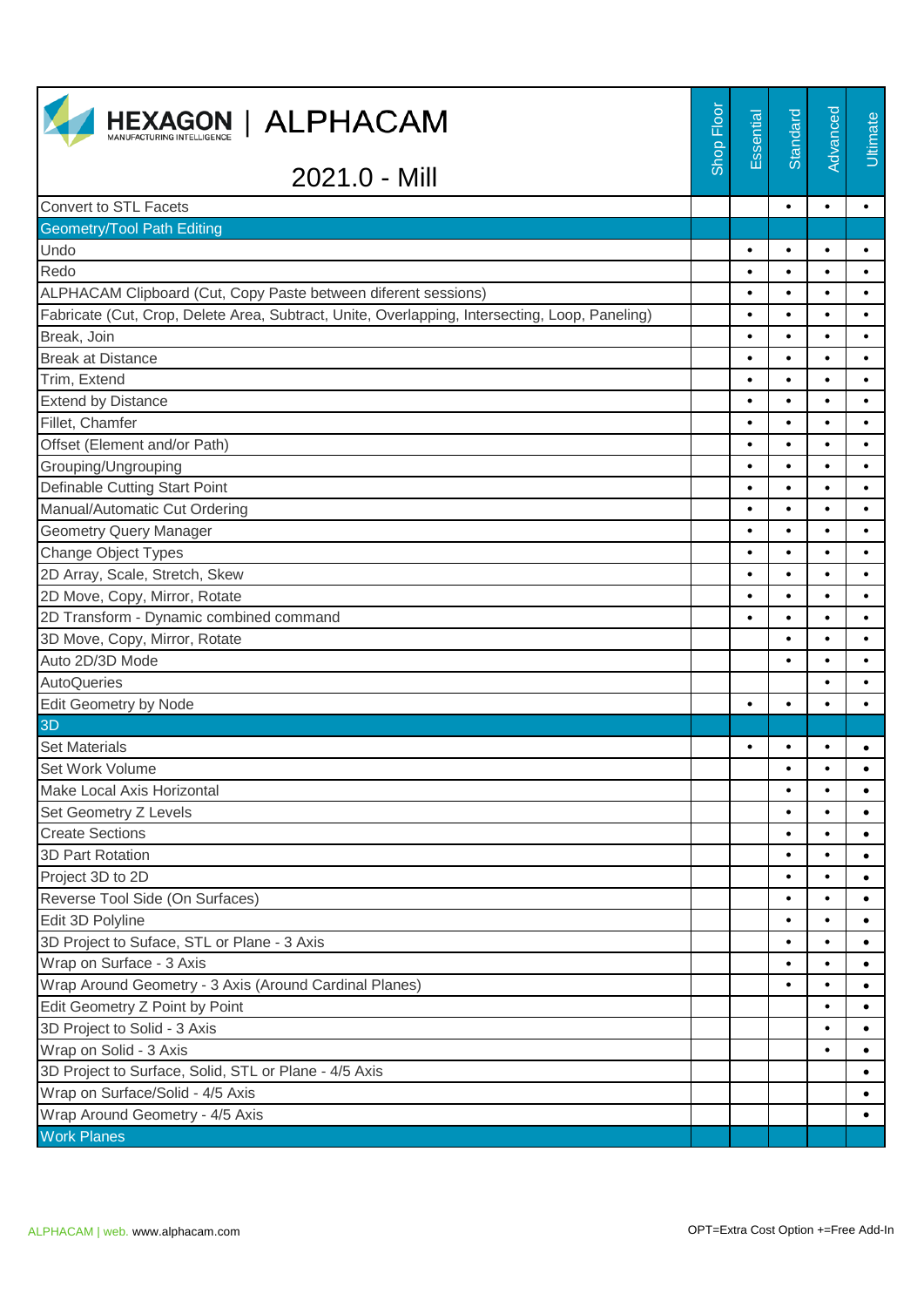| <b>HEXAGON   ALPHACAM</b>                   | Shop Floor | Essential      | Standard               | Advanced               | Ultimate               |
|---------------------------------------------|------------|----------------|------------------------|------------------------|------------------------|
| 2021.0 - Mill                               |            |                |                        |                        |                        |
| <b>Browse/Select Work Planes</b>            | $\bullet$  |                | $\bullet$              | $\bullet$              | $\bullet$              |
| Slice Through Work Volume                   |            |                | $\bullet$              | $\bullet$              | $\bullet$              |
| 2 Lines for X and Y Axes                    |            |                | $\bullet$              | $\bullet$              | $\bullet$              |
| <b>Exiting Geometry</b>                     |            |                | $\bullet$              | $\bullet$              | $\bullet$              |
| Parallel to Current Work Plane              |            |                | $\bullet$              | $\bullet$              | $\bullet$              |
| Perpendicular to Current Work Plane         |            |                | $\bullet$              | $\bullet$              | $\bullet$              |
| <b>Reverse Current Plane</b>                |            |                | $\bullet$              | $\bullet$              | $\bullet$              |
| As Current Plane, Different Origin          |            |                | $\bullet$              | $\bullet$              | $\bullet$              |
| By Name                                     |            |                | $\bullet$              | $\bullet$              | $\bullet$              |
| Best Fit Plane Through Points               |            |                | $\bullet$              | $\bullet$              | $\bullet$              |
| By Line Element Vector                      |            |                | $\bullet$              | $\bullet$              | $\bullet$              |
| Normal to View                              |            |                | $\bullet$              | $\bullet$              | $\bullet$              |
| Set Work Plane Origin                       |            |                | $\bullet$              | $\bullet$              | $\bullet$              |
| <b>Work Plane Properties</b>                |            |                | $\bullet$              | $\bullet$              | $\bullet$              |
| <b>Order Work Planes</b>                    |            |                | $\bullet$              | $\bullet$              | $\bullet$              |
| <b>Cancel Work Plane</b>                    |            |                | $\bullet$              | $\bullet$              | $\bullet$              |
| From Solid Model Face                       |            |                |                        | $\bullet$              | $\bullet$              |
| <b>Utilities</b>                            |            |                |                        |                        |                        |
| Distance/Angle between Points               | $\bullet$  | $\bullet$      | $\bullet$              | $\bullet$              | $\bullet$              |
| Report Coordinates of a Point               | $\bullet$  | $\bullet$      | $\bullet$              | $\bullet$              | $\bullet$              |
| Radius of a Arc/Circle                      | $\bullet$  | $\bullet$      | $\bullet$              | $\bullet$              | $\bullet$              |
| Snap to Same X, Y or Z as                   |            | ٠              | $\bullet$              | $\bullet$              | $\bullet$              |
| <b>Snap Points</b>                          |            | $\bullet$      | $\bullet$              | $\bullet$              | $\bullet$              |
| <b>Auto Snap Points</b>                     |            | ٠              | $\bullet$              | $\bullet$              | $\bullet$              |
| Points to Lines/Arcs                        |            | ٠              | $\bullet$              | $\bullet$              | $\bullet$              |
| <b>Auto-Close Contours</b>                  |            | $\bullet$      | $\bullet$              | $\bullet$              | $\bullet$              |
| <b>Common Line Removal</b>                  |            |                | $\bullet$              |                        | $\bullet$              |
| Fold/Unfold                                 |            |                |                        | $\bullet$              | $\bullet$              |
| Develop to Flat                             |            |                |                        | $\bullet$              | $\bullet$              |
| Join Parts with Bridge                      |            |                |                        | ٠                      | $\bullet$              |
| <b>Link Adjacent Circles</b>                |            |                |                        | $\bullet$              | $\bullet$              |
| Undo                                        | $\bullet$  |                |                        |                        |                        |
| Redo                                        | $\bullet$  |                |                        |                        |                        |
| <b>CAD Utilities</b>                        |            |                |                        |                        |                        |
| <b>User Layers</b>                          | $\bullet$  | $\bullet$      | $\bullet$              | $\bullet$              | $\bullet$              |
| <b>ALPHACAM Layers</b><br><b>Dimensions</b> | $\bullet$  | ٠              | $\bullet$              | $\bullet$              | $\bullet$              |
| Hatch                                       | $\bullet$  | $\bullet$      | $\bullet$              | $\bullet$              | $\bullet$              |
|                                             |            | ٠              | $\bullet$              | $\bullet$              | $\bullet$              |
| Set Line Type                               |            | ٠<br>$\bullet$ | $\bullet$<br>$\bullet$ | $\bullet$<br>$\bullet$ | $\bullet$              |
| Edit Line Type                              |            |                |                        |                        | $\bullet$              |
| <b>Line Properties</b><br><b>Hide Parts</b> |            | ٠<br>٠         | $\bullet$<br>$\bullet$ | $\bullet$<br>$\bullet$ | $\bullet$<br>$\bullet$ |
| Show All Parts                              |            | ٠              | $\bullet$              | $\bullet$              | $\bullet$              |
| Move Dimensions                             |            |                |                        | $\bullet$              |                        |
|                                             |            |                | $\bullet$              |                        | $\bullet$              |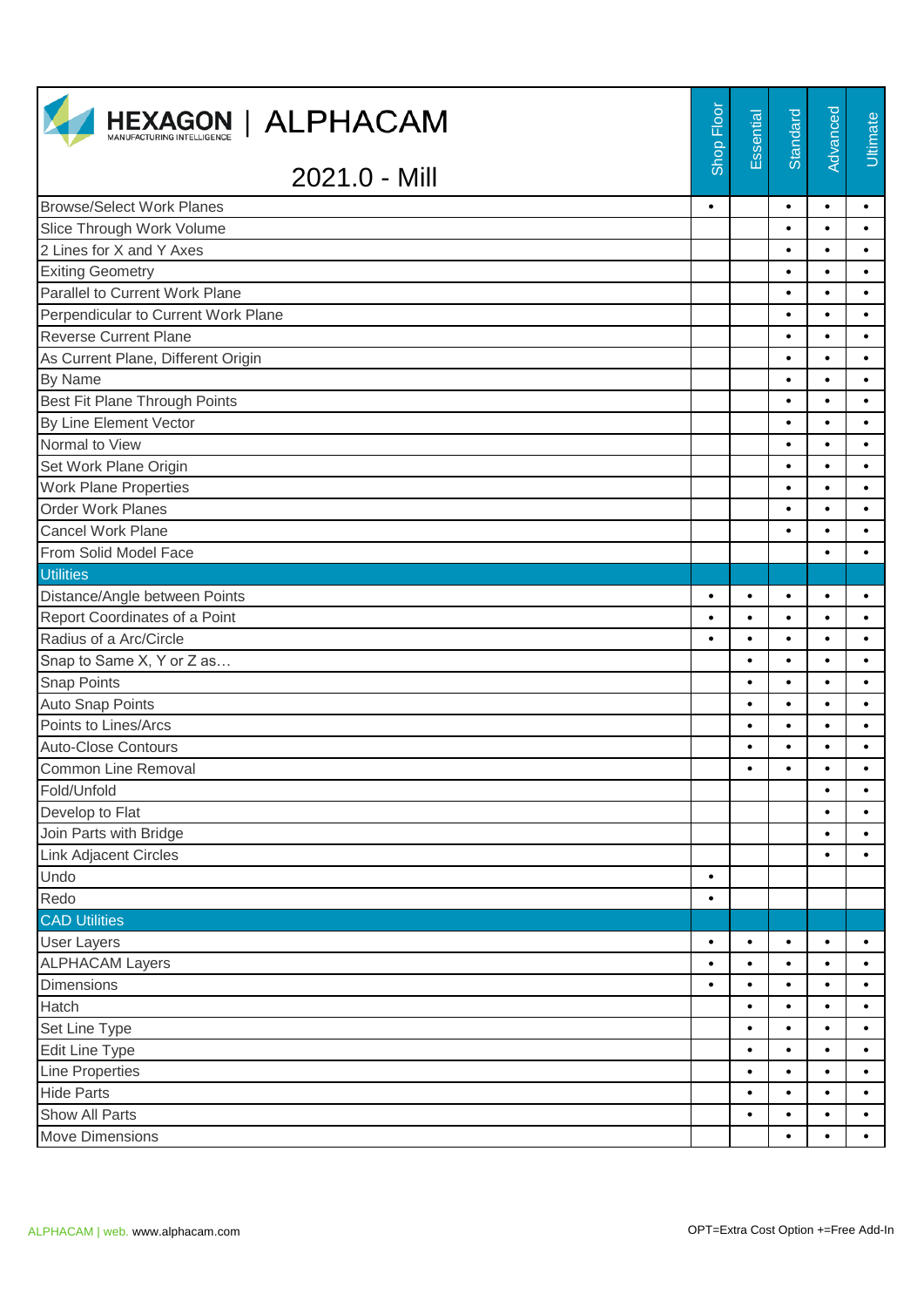| <b>HEXAGON   ALPHACAM</b><br>MANUFACTURING INTELLIGENCE | Shop Floor | Essential | Standard  | Advanced  | Ultimate  |
|---------------------------------------------------------|------------|-----------|-----------|-----------|-----------|
| 2021.0 - Mill                                           |            |           |           |           |           |
| Magnify                                                 |            |           | $\bullet$ | $\bullet$ | $\bullet$ |
| <b>Constrained Parametric Sketching</b>                 |            |           |           |           |           |
| Fix                                                     |            |           |           | $\bullet$ | $\bullet$ |
| Horizontal                                              |            |           |           | $\bullet$ | $\bullet$ |
| Vertical                                                |            |           |           | $\bullet$ | $\bullet$ |
| Length                                                  |            |           |           | $\bullet$ | $\bullet$ |
| Radius                                                  |            |           |           | $\bullet$ | $\bullet$ |
| Coincident                                              |            |           |           | $\bullet$ | $\bullet$ |
| Perpendicular                                           |            |           |           | $\bullet$ | $\bullet$ |
| Tangent                                                 |            |           |           | $\bullet$ | $\bullet$ |
| <b>Distance</b>                                         |            |           |           | $\bullet$ | $\bullet$ |
| Angle                                                   |            |           |           | $\bullet$ | $\bullet$ |
| <b>Equal Distance</b>                                   |            |           |           | $\bullet$ | $\bullet$ |
| Equal Length                                            |            |           |           | $\bullet$ | $\bullet$ |
| Parallel                                                |            |           |           | $\bullet$ | $\bullet$ |
| Concentric                                              |            |           |           | $\bullet$ | $\bullet$ |
| Midpoint                                                |            |           |           | $\bullet$ | $\bullet$ |
| Drag                                                    |            |           |           | $\bullet$ | $\bullet$ |
| Constrain Z Levels                                      |            |           |           | $\bullet$ | $\bullet$ |
| <b>View Constraints</b>                                 |            |           |           | $\bullet$ | $\bullet$ |
| Constrain Work Plane                                    |            |           |           | $\bullet$ | $\bullet$ |
| <b>Delete All Constraints</b>                           |            |           |           | $\bullet$ | $\bullet$ |
| Delete All Variables                                    |            |           |           | $\bullet$ | $\bullet$ |
| Auto Constrain                                          |            |           |           | $\bullet$ | $\bullet$ |
| <b>Edit Variables</b>                                   |            |           |           | $\bullet$ | $\bullet$ |
| New Parameter                                           |            |           |           | $\bullet$ | $\bullet$ |
| New Equation                                            |            |           |           | $\bullet$ | $\bullet$ |
| Re-order Parameters/Equations                           |            |           |           | $\bullet$ | $\bullet$ |
| <b>Import Variables</b>                                 |            |           |           | $\bullet$ | $\bullet$ |
| <b>Insert Constrained Drawing</b>                       |            |           |           | $\bullet$ | $\bullet$ |
| <b>Parametric Rules</b>                                 |            |           |           | $\bullet$ | $\bullet$ |
| <b>Solid Model Extraction</b>                           |            |           |           |           |           |
| <b>Automatic Extraction</b>                             |            |           |           | $\bullet$ | $\bullet$ |
| <b>Drillable Hole Extraction</b>                        |            |           |           | $\bullet$ | $\bullet$ |
| <b>Hole Chamfer Extraction</b>                          |            |           |           | $\bullet$ | $\bullet$ |
| <b>Contour from Picked Edges</b>                        |            |           |           | $\bullet$ | $\bullet$ |
| <b>Contour Around Picked Edges</b>                      |            |           |           | $\bullet$ | $\bullet$ |
| Contour Through Current Work Plane                      |            |           |           | $\bullet$ | $\bullet$ |
| Edge for Sawing                                         |            |           |           | $\bullet$ | $\bullet$ |
| Surfaces from Faces                                     |            |           |           | $\bullet$ | $\bullet$ |
| Projected Face Outline to Work Plane                    |            |           |           | $\bullet$ | $\bullet$ |
| Z-Level Section                                         |            |           |           | $\bullet$ | $\bullet$ |
| 3D Edge Extraction                                      |            |           |           | $\bullet$ | $\bullet$ |
| Edges from Face Outlines                                |            |           |           | $\bullet$ | $\bullet$ |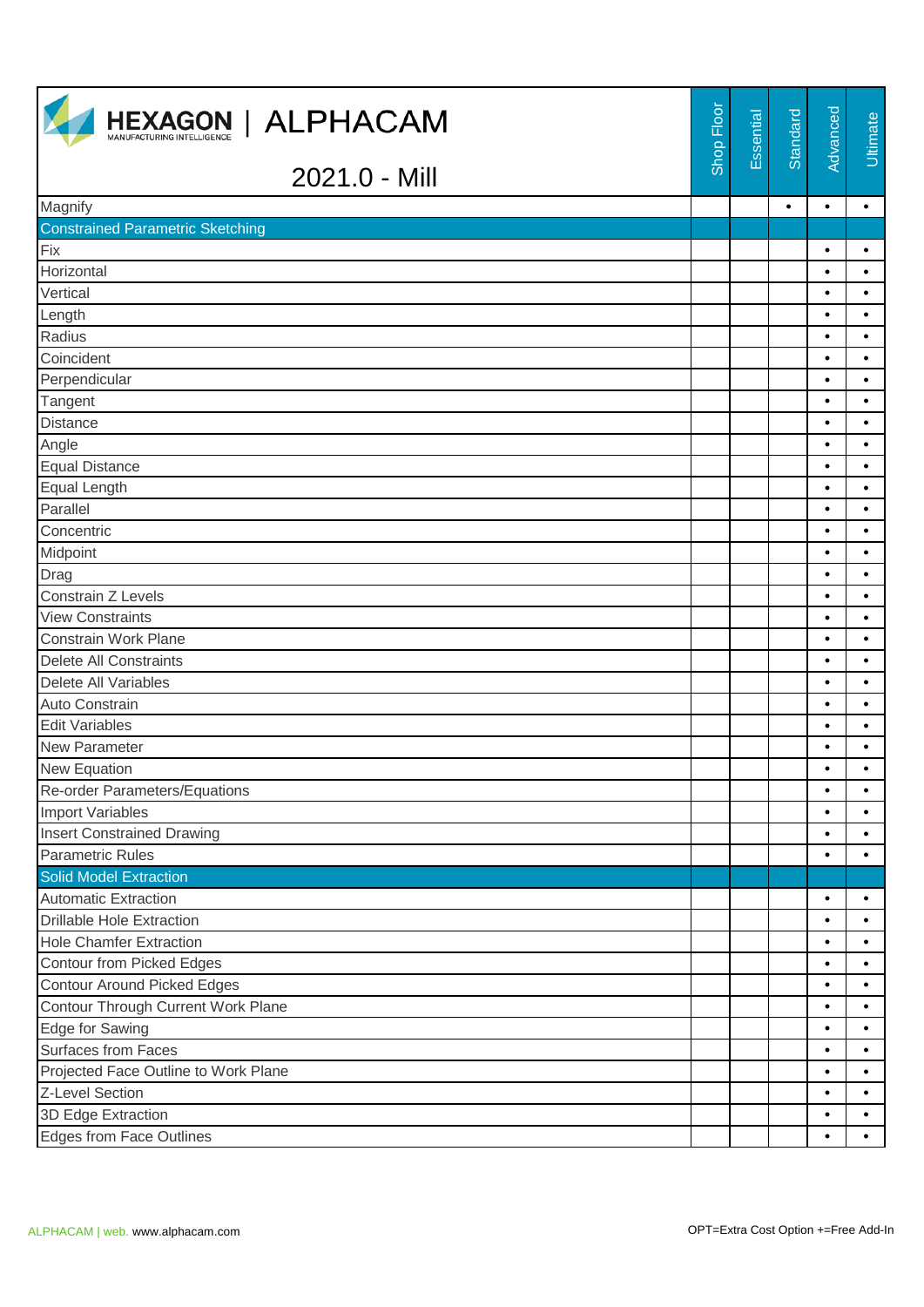| <b>HEXAGON   ALPHACAM</b>           | Shop Floor | Essential | Standard  | Advanced  | <b>Ultimate</b> |
|-------------------------------------|------------|-----------|-----------|-----------|-----------------|
| 2021.0 - Mill                       |            |           |           |           |                 |
| Profiles from Extended Edges        |            |           |           | $\bullet$ | $\bullet$       |
| <b>Extract Solid Body Outlines</b>  |            |           |           | $\bullet$ | $\bullet$       |
| Spun Outline Extraction             |            |           |           | $\bullet$ | $\bullet$       |
| <b>Solid Model Utilities</b>        |            |           |           |           |                 |
| <b>Offset Faces</b>                 |            |           |           | $\bullet$ | $\bullet$       |
| Cap Holes                           |            |           |           | $\bullet$ | $\bullet$       |
| <b>Create Bounding Work Volume</b>  |            |           |           | $\bullet$ | $\bullet$       |
| Remove Contours Defined as Holes    |            |           |           | $\bullet$ | $\bullet$       |
| <b>Reset Geometry Z-Levels</b>      |            |           |           | $\bullet$ | $\bullet$       |
| <b>Reverse View</b>                 |            |           |           | $\bullet$ | $\bullet$       |
| Set View Down Normal                |            |           |           | $\bullet$ | $\bullet$       |
| Auto-Align Part                     |            |           |           | $\bullet$ | $\bullet$       |
| <b>Align Part</b>                   |            |           |           | $\bullet$ | $\bullet$       |
| Set Face Color                      |            |           |           | $\bullet$ | $\bullet$       |
| <b>Paint Faces</b>                  |            |           |           | $\bullet$ | $\bullet$       |
| Face/Edge/Point Details             |            |           |           | $\bullet$ | $\bullet$       |
| Check/Repair Part                   |            |           |           | $\bullet$ | $\bullet$       |
| <b>STL Utilities</b>                |            |           |           |           |                 |
| Convert STL Facets to Polylines     |            |           | $\bullet$ | $\bullet$ | $\bullet$       |
| <b>Delete STL Facets</b>            |            |           | $\bullet$ | $\bullet$ | $\bullet$       |
| Chop STL into Sections              |            |           | $\bullet$ | $\bullet$ | $\bullet$       |
| <b>Reverse Face Colors</b>          |            |           | $\bullet$ | $\bullet$ | $\bullet$       |
| <b>Extract 3D Edges</b>             |            |           | $\bullet$ | $\bullet$ | $\bullet$       |
| Project Edges to Current Work Plane |            |           | $\bullet$ | $\bullet$ | $\bullet$       |
| <b>Create Enclosing Rectangle</b>   |            |           | $\bullet$ | $\bullet$ | $\bullet$       |
| <b>Nesting</b>                      |            |           |           |           |                 |
| <b>Enhanced Nesting Interface</b>   |            |           | $\bullet$ |           |                 |
| On Screen True Shape Nesting        |            | ٠         | $\bullet$ | $\bullet$ | $\bullet$       |
| On Screen Rectangular Nesting       |            | $\bullet$ | $\bullet$ | $\bullet$ | $\bullet$       |
| <b>Nesting of Geometries</b>        |            | $\bullet$ | $\bullet$ | $\bullet$ | $\bullet$       |
| Nesting of Tool Paths               |            | $\bullet$ | $\bullet$ | $\bullet$ | $\bullet$       |
| <b>Manual Nesting</b>               |            | $\bullet$ | $\bullet$ | $\bullet$ | $\bullet$       |
| Onion Skinning                      |            | $\bullet$ | $\bullet$ | $\bullet$ | ٠               |
| <b>Create/Edit Nest Lists</b>       |            |           | $\bullet$ | $\bullet$ | $\bullet$       |
| <b>Nesting from Nest Lists</b>      |            |           | $\bullet$ | $\bullet$ | $\bullet$       |
| <b>Display Nesting Information</b>  |            |           | $\bullet$ | $\bullet$ | ٠               |
| <b>Sheet Database</b>               |            |           | $\bullet$ | $\bullet$ | $\bullet$       |
| Save Off-Cut to Sheet Database      |            |           | $\bullet$ | $\bullet$ | $\bullet$       |
| Area Estimate from Part or Sheet    |            |           | $\bullet$ | $\bullet$ | $\bullet$       |
| <b>Nesting Zones</b>                |            |           | $\bullet$ | $\bullet$ | $\bullet$       |
| Definable sheets with No-Nest Zones |            |           | $\bullet$ | $\bullet$ | $\bullet$       |
| <b>Kit Nesting</b>                  |            |           | $\bullet$ | $\bullet$ | $\bullet$       |
| <b>Bridged Nesting</b>              |            |           | $\bullet$ | $\bullet$ | $\bullet$       |
| <b>Control Nesting In Apertures</b> |            |           | $\bullet$ | $\bullet$ | $\bullet$       |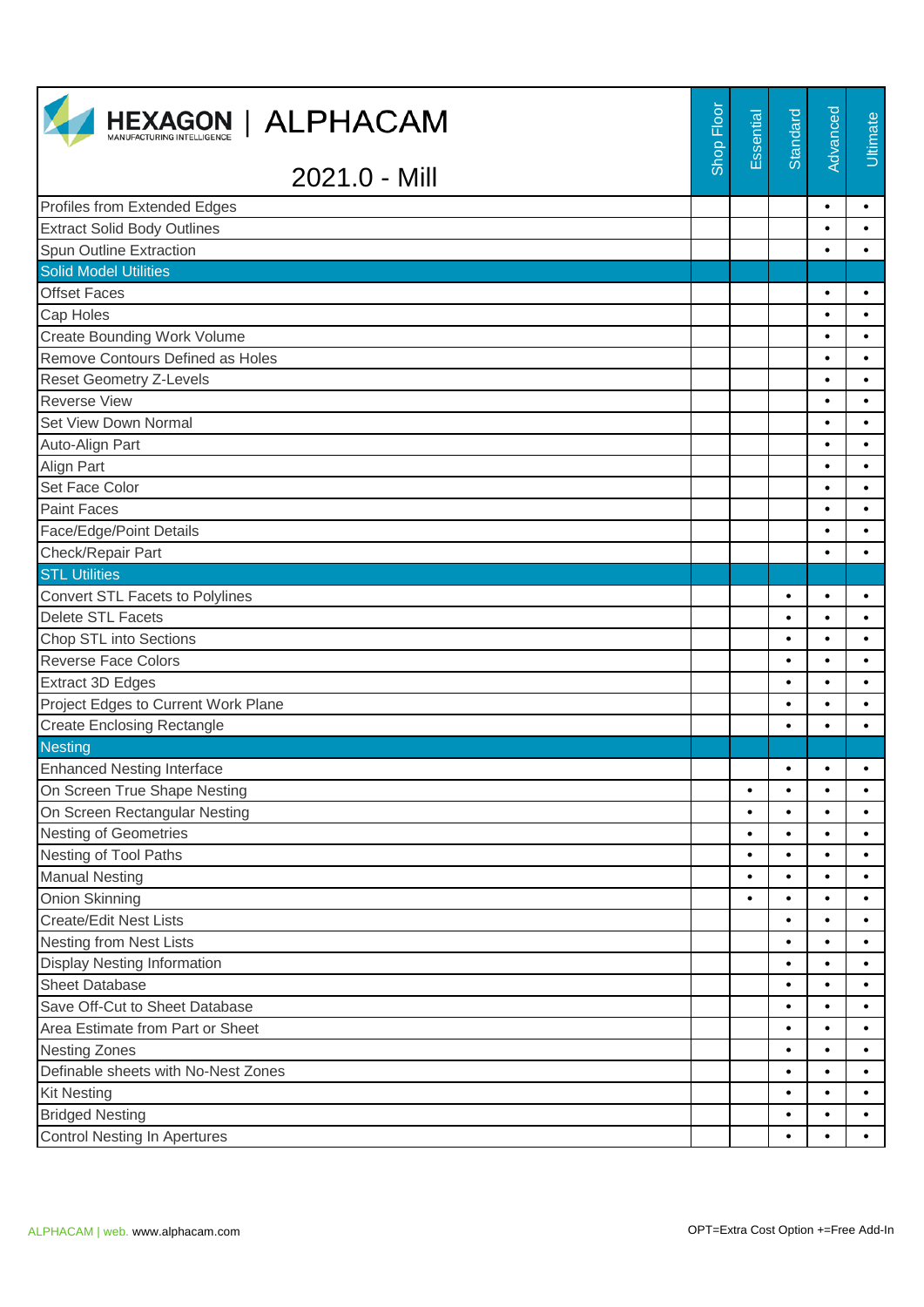| <b>HEXAGON   ALPHACAM</b>                                    | Shop Floor | Essential | Standard  | Advanced  | Ultimate  |
|--------------------------------------------------------------|------------|-----------|-----------|-----------|-----------|
| 2021.0 - Mill                                                |            |           |           |           |           |
| <b>Roll Split Nesting Support</b>                            |            |           | $\bullet$ | $\bullet$ | $\bullet$ |
| Use Part Name Identifiers on Sheet                           |            |           | $\bullet$ | $\bullet$ | $\bullet$ |
| <b>Best Sheet Utilisation</b>                                |            | $\bullet$ | $\bullet$ | $\bullet$ | $\bullet$ |
| <b>General Machining</b>                                     |            |           |           |           |           |
| <b>Machining Styles</b>                                      |            |           | $\bullet$ | $\bullet$ | ٠         |
| AutoStyles                                                   |            | $\bullet$ | $\bullet$ | $\bullet$ | $\bullet$ |
| User Definable Tool/Tool Library & Holders                   |            | $\bullet$ | $\bullet$ | $\bullet$ | $\bullet$ |
| Solid Tooling                                                |            |           |           | $\bullet$ | $\bullet$ |
| Set Tool Directions (On Geometry)                            |            | $\bullet$ | $\bullet$ | $\bullet$ | $\bullet$ |
| Set Start Point Automatically on Closed Geometries           |            | $\bullet$ | $\bullet$ | $\bullet$ | $\bullet$ |
| <b>Route All Geometries</b>                                  |            | $\bullet$ | $\bullet$ | $\bullet$ | $\bullet$ |
| <b>Route Selected Geometries</b>                             |            | $\bullet$ | $\bullet$ | $\bullet$ | $\bullet$ |
| <b>Route Partial Geometry</b>                                |            | $\bullet$ | $\bullet$ | $\bullet$ | $\bullet$ |
| <b>Route Using Vertical Sides</b>                            |            | $\bullet$ | $\bullet$ | $\bullet$ | $\bullet$ |
| Pocket Using Z Contour Roughing Strategy, Including Waveform |            | $\bullet$ | $\bullet$ | $\bullet$ | $\bullet$ |
| <b>Pocket All Geometries</b>                                 |            | $\bullet$ | $\bullet$ | $\bullet$ | $\bullet$ |
| <b>Pocket Selected Geometries</b>                            |            | $\bullet$ | $\bullet$ | $\bullet$ | $\bullet$ |
| <b>Pocket Using Vertical Sides</b>                           |            | ٠         | $\bullet$ | $\bullet$ | $\bullet$ |
| <b>Residual Pocketing</b>                                    |            | $\bullet$ | $\bullet$ | $\bullet$ | $\bullet$ |
| Pocket with Additional Rough/Finish Pass                     |            | $\bullet$ | $\bullet$ | $\bullet$ | $\bullet$ |
| 3D Engraving                                                 |            | $\bullet$ | $\bullet$ | $\bullet$ | $\bullet$ |
| <b>Manual Tool Path</b>                                      |            | $\bullet$ | $\bullet$ | $\bullet$ | $\bullet$ |
| Lead-In/Out Moves                                            |            | $\bullet$ | $\bullet$ | $\bullet$ | $\bullet$ |
| Drill/Tap Holes                                              |            | $\bullet$ | $\bullet$ | $\bullet$ | $\bullet$ |
| <b>Chamfer Holes</b>                                         |            | $\bullet$ | $\bullet$ | $\bullet$ | $\bullet$ |
| Multidrilling (Multiple Spindle Drill Block)                 |            | ٠         | ÷         | ٠         | ٠         |
| <b>Insert User Defined Code</b>                              |            |           |           |           |           |
| Route Using Sloping Sides                                    |            |           | $\bullet$ | $\bullet$ | $\bullet$ |
| Route with Auto Z                                            |            |           | $\bullet$ | $\bullet$ | $\bullet$ |
| Pocket with Auto Z                                           |            |           | $\bullet$ | $\bullet$ | $\bullet$ |
| <b>Residual Routing</b>                                      |            |           | $\bullet$ | $\bullet$ | $\bullet$ |
| Helical Interpolation                                        |            |           | $\bullet$ | $\bullet$ | $\bullet$ |
| Spiral XY Stock Removal                                      |            |           | $\bullet$ | $\bullet$ |           |
| <b>Sawing Vertically</b>                                     |            |           | $\bullet$ | $\bullet$ | $\bullet$ |
| Sawing Around Arcs Vertically                                |            |           | $\bullet$ | $\bullet$ | $\bullet$ |
| Sawing Internal Arcs with Tilted Saw                         |            |           | $\bullet$ | $\bullet$ |           |
| Sawing Area Clear Internal Shapes                            |            |           | $\bullet$ | $\bullet$ | $\bullet$ |
| Sawing Including Scratch Cut                                 |            |           | $\bullet$ | $\bullet$ | $\bullet$ |
| Sawing - Extending/Reversing Saw Cuts                        |            |           | $\bullet$ | ٠         |           |
| Sawing - Solid Faces                                         |            |           |           | $\bullet$ | $\bullet$ |
| Drill/Tap Holes with Auto Z                                  |            |           | $\bullet$ | $\bullet$ | $\bullet$ |
| Chamfer Holes with Auto Z                                    |            |           | $\bullet$ | $\bullet$ |           |
| Pocket Using Sloping Sides                                   |            |           | $\bullet$ | $\bullet$ | $\bullet$ |
| 3-Axis Spline/Polyline Machining                             |            |           | $\bullet$ |           | $\bullet$ |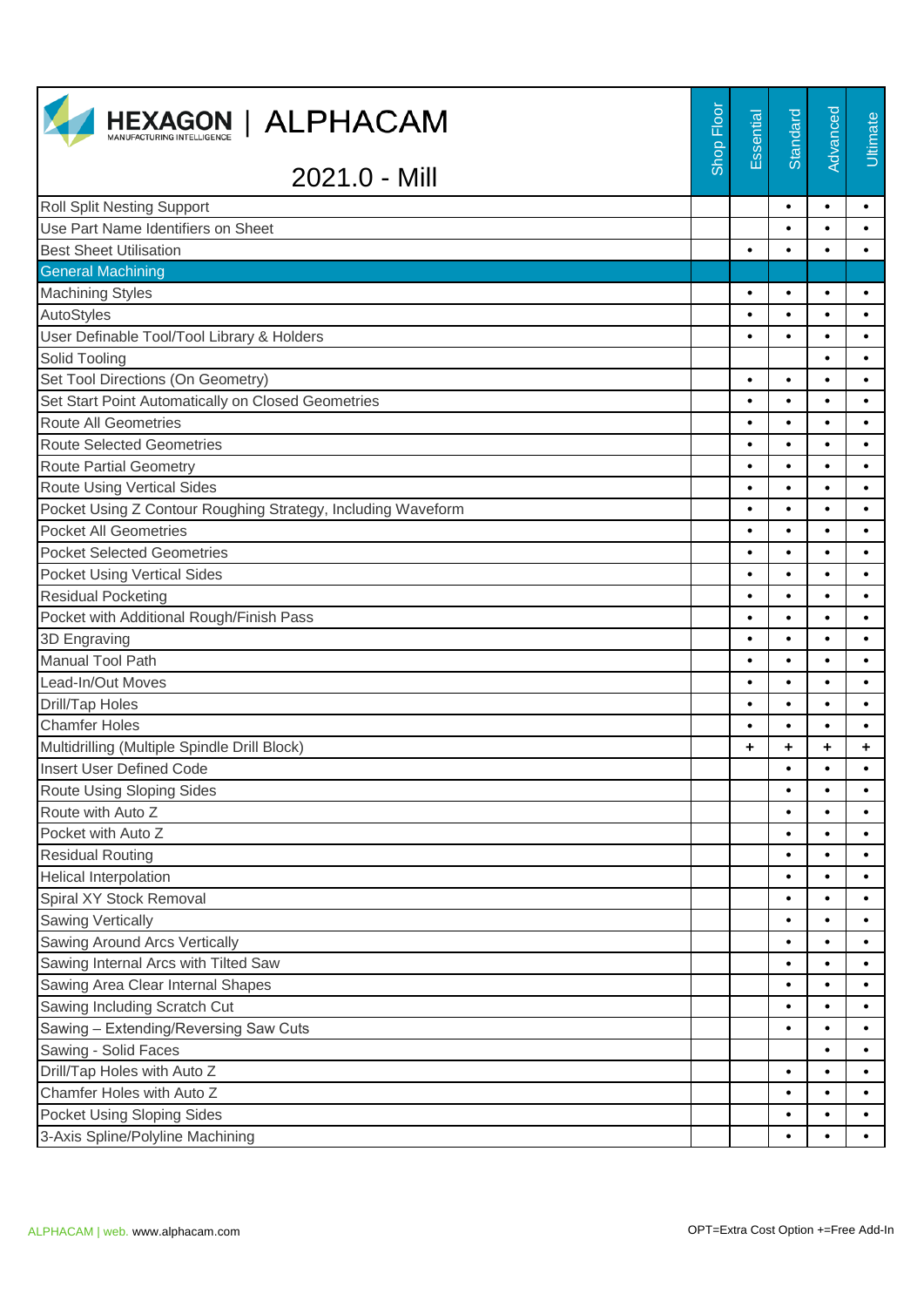| <b>HEXAGON   ALPHACAM</b>                               | Shop Floor | Essential | Standard  | Advanced  | Ultimate  |
|---------------------------------------------------------|------------|-----------|-----------|-----------|-----------|
| 2021.0 - Mill                                           |            |           |           |           |           |
| Route Using Definable Profiled Sides                    |            |           | $\bullet$ | $\bullet$ | $\bullet$ |
| Pocket Using Definable Profiled Sides                   |            |           | $\bullet$ | $\bullet$ | $\bullet$ |
| Set Overlap on Open Elements                            |            |           |           | $\bullet$ | $\bullet$ |
| <b>Machine Holes</b>                                    |            |           |           | $\bullet$ | $\bullet$ |
| Machine Holes with Auto Z                               |            |           |           | $\bullet$ | $\bullet$ |
| Pocket Holes                                            |            |           |           | $\bullet$ | $\bullet$ |
| Pocket Holes with Auto Z                                |            |           |           | $\bullet$ | $\bullet$ |
| Sawing at Definable Tilt Angle                          |            |           |           | $\bullet$ | $\bullet$ |
| Set Saw Angle on Geometry Element                       |            |           |           | $\bullet$ | $\bullet$ |
| Set/Unset Open Elements                                 |            |           |           | $\bullet$ | $\bullet$ |
| 3D Lead-In/Out Moves                                    |            |           |           | $\bullet$ | $\bullet$ |
| 3D Approach Moves                                       |            |           |           | $\bullet$ | $\bullet$ |
| 4/5-Axis Spline/Polyline Machining                      |            |           |           |           | $\bullet$ |
| <b>Cut Between Two Geometries</b>                       |            |           |           |           | $\bullet$ |
| Route Using Automatic Previous Tool Profile Recognition |            |           | $\bullet$ | $\bullet$ | $\bullet$ |
| Facing                                                  |            | $\bullet$ | $\bullet$ | $\bullet$ | $\bullet$ |
| Rough/Finish - Solid Faces                              |            |           |           | $\bullet$ | $\bullet$ |
| <b>3D Surface Machining</b>                             |            |           |           |           |           |
| Z Contour Roughing, Including Waveform                  |            |           | $\bullet$ | $\bullet$ | $\bullet$ |
| 3-Axis                                                  |            |           | $\bullet$ | $\bullet$ | $\bullet$ |
| 4-Axis (XY/XZ/YZ rot with Fixed Vertical Tool Angle)    |            |           | $\bullet$ | $\bullet$ |           |
| Along Intersection                                      |            |           |           |           | $\bullet$ |
| 4-Axis (XY/XZ/YZ rot with Tilted Tool Angle Support)    |            |           |           |           | $\bullet$ |
| 5-Axis                                                  |            |           |           |           | $\bullet$ |
| Machine Surface with Tool Side                          |            |           |           |           | $\bullet$ |
| <b>3D Surface Machining Strategies</b>                  |            |           |           |           |           |
| Parallel                                                |            |           | $\bullet$ |           |           |
| <b>Cylindrical Parallel</b>                             |            |           | $\bullet$ | ٠         | $\bullet$ |
| <b>Parameter Lines</b>                                  |            |           |           | $\bullet$ | $\bullet$ |
| <b>Horizontal Z Contours</b>                            |            |           |           | $\bullet$ | $\bullet$ |
| <b>Projected Contour</b>                                |            |           |           | $\bullet$ | $\bullet$ |
| Radial                                                  |            |           |           | $\bullet$ | $\bullet$ |
| Spiral                                                  |            |           |           | ٠         | $\bullet$ |
| <b>Rest Machining</b>                                   |            |           |           | $\bullet$ | $\bullet$ |
| <b>Drive Curves</b>                                     |            |           |           | $\bullet$ | $\bullet$ |
| Flat Area Offset                                        |            |           |           | $\bullet$ | $\bullet$ |
| <b>Helical Z</b>                                        |            |           |           | $\bullet$ | $\bullet$ |
| <b>Constant Cusp</b>                                    |            |           |           |           | $\bullet$ |
| Z Contours + Flat Area Offset                           |            |           |           |           | $\bullet$ |
| Z Contours - Steep Slopes                               |            |           |           |           | $\bullet$ |
| Parallel - Shallow Slopes                               |            |           |           |           | $\bullet$ |
| Parallel - Steep Slopes                                 |            |           |           |           | $\bullet$ |
| <b>Cylindrical Profiling</b>                            |            |           |           |           | $\bullet$ |
| <b>3D STL Machining</b>                                 |            |           |           |           |           |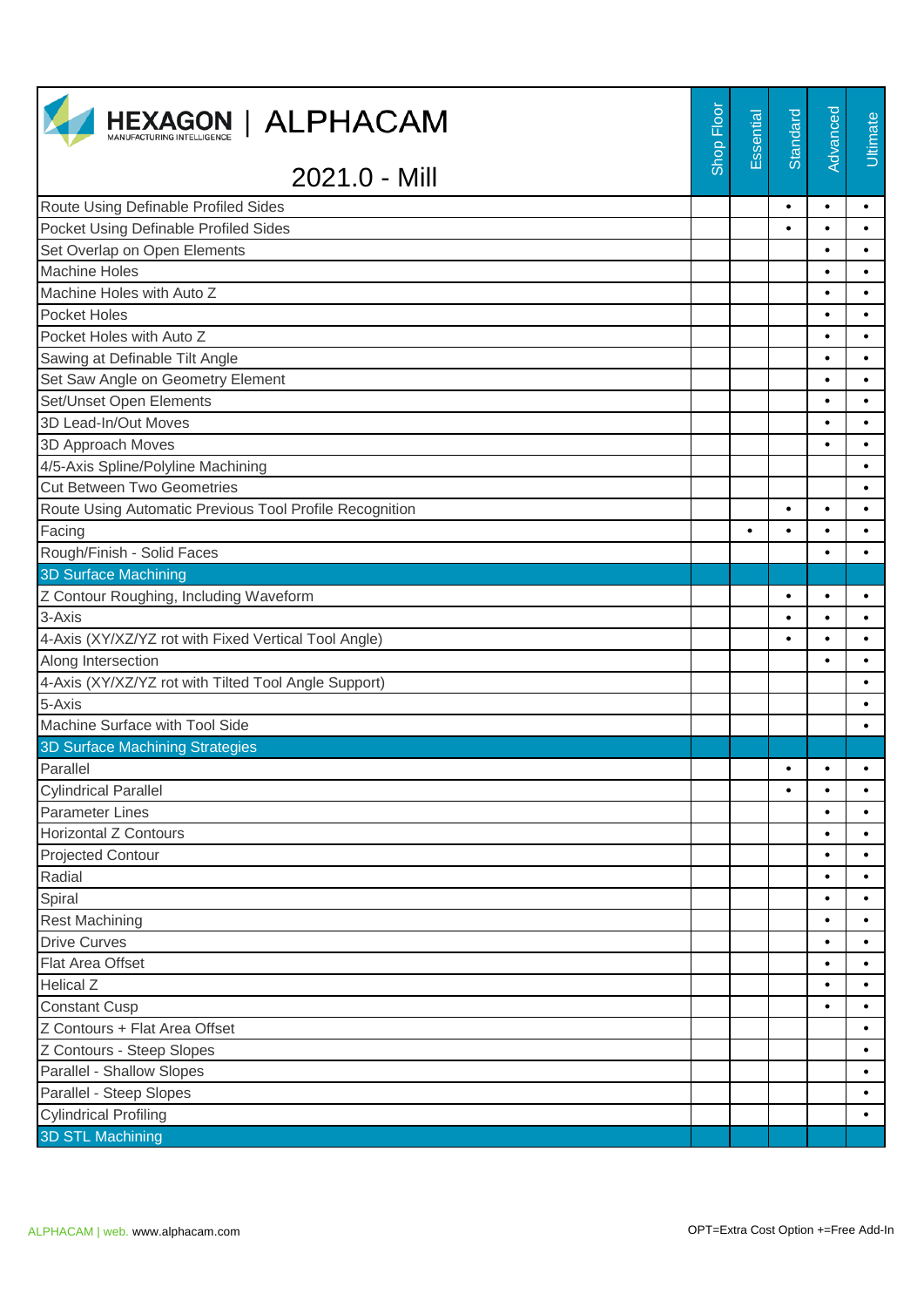| <b>HEXAGON   ALPHACAM</b>                                                   | Shop Floor | Essential       | Standard  | Advanced  | <b>Ultimate</b> |
|-----------------------------------------------------------------------------|------------|-----------------|-----------|-----------|-----------------|
| 2021.0 - Mill                                                               |            |                 |           |           |                 |
| Z Contour Roughing, Including Waveform                                      |            |                 | $\bullet$ | $\bullet$ | $\bullet$       |
| 3-Axis (* Aspire for ALPHACAM required for this feature within Essential)   |            | $\star_\bullet$ | $\bullet$ | $\bullet$ | $\bullet$       |
| 4-Axis (XY/XZ/YZ rot with Fixed Vertical Tool Angle)                        |            |                 | $\bullet$ | $\bullet$ | $\bullet$       |
| <b>3D STL Machining Strategies</b>                                          |            |                 |           |           |                 |
| Parallel (* Aspire for ALPHACAM required for this feature within Essential) |            | $\star_\bullet$ | $\bullet$ | $\bullet$ | $\bullet$       |
| <b>Cylindrical Parallel</b>                                                 |            |                 | $\bullet$ | $\bullet$ | $\bullet$       |
| 3D Solid/STL Machining                                                      |            |                 |           |           |                 |
| Z Contour Roughing, Including Waveform                                      |            |                 |           | $\bullet$ | $\bullet$       |
| 3-Axis                                                                      |            |                 |           | $\bullet$ | $\bullet$       |
| 4-Axis (XY/XZ/YZ rot with Fixed Vertical Tool Angle)                        |            |                 |           |           | $\bullet$       |
| 4-Axis (XY/XZ/YZ rot with Tilted Tool Angle Support)                        |            |                 |           |           | $\bullet$       |
| 5-Axis                                                                      |            |                 |           |           | $\bullet$       |
| 3D Solid/STL Machining Strategies                                           |            |                 |           |           |                 |
| <b>Horizontal Z Contours</b>                                                |            |                 |           | $\bullet$ | $\bullet$       |
| Parallel                                                                    |            |                 |           |           | $\bullet$       |
| <b>Projected Contour</b>                                                    |            |                 |           | $\bullet$ | $\bullet$       |
| Radial                                                                      |            |                 |           |           |                 |
| Spiral                                                                      |            |                 |           | $\bullet$ | $\bullet$       |
| <b>Rest Machining</b>                                                       |            |                 |           | $\bullet$ | $\bullet$       |
| <b>Drive Curves</b>                                                         |            |                 |           | ٠         |                 |
| Flat Area Offset                                                            |            |                 |           | $\bullet$ | $\bullet$       |
| <b>Helical Z</b>                                                            |            |                 |           | $\bullet$ | $\bullet$       |
| <b>Cylindrical Parallel</b>                                                 |            |                 |           | ٠         |                 |
| <b>Constant Cusp</b>                                                        |            |                 |           | $\bullet$ | $\bullet$       |
| Z Contours + Flat Area Offset                                               |            |                 |           |           | $\bullet$       |
| Z Contours - Steep Slopes                                                   |            |                 |           |           | ٠               |
| Parallel - Shallow Slopes                                                   |            |                 |           |           | $\bullet$       |
| Parallel - Steep Slopes                                                     |            |                 |           |           |                 |
| <b>Cylindrical Profiling</b>                                                |            |                 |           |           |                 |
| <b>Machine Data Editing</b>                                                 |            |                 |           |           |                 |
| Order/Renumber Operations via Project Manager                               | $\bullet$  |                 | $\bullet$ | $\bullet$ | $\bullet$       |
| <b>Order Operations in Nested Sheets</b>                                    | $\bullet$  | $\bullet$       | $\bullet$ | $\bullet$ | $\bullet$       |
| <b>Tool Path Data</b>                                                       | ٠          | ٠               | $\bullet$ | ٠         | ٠               |
| Quick Edit Machine Data                                                     | $\bullet$  | ٠               | $\bullet$ | $\bullet$ | $\bullet$       |
| Edit Operations via Project Manager                                         |            | $\bullet$       | $\bullet$ | $\bullet$ | $\bullet$       |
| Special Edits Manager via Project Manager                                   |            | $\bullet$       | $\bullet$ | $\bullet$ | ٠               |
| Tool Path Updating (Associativity)                                          |            | $\bullet$       | $\bullet$ | $\bullet$ | $\bullet$       |
| Update Individual Operations via Project Manager                            |            |                 | $\bullet$ | $\bullet$ | ٠               |
| Copy an Existing Operation via Project Manager                              |            | $\bullet$       | $\bullet$ | $\bullet$ | $\bullet$       |
| Move Machined Geometry to Own Operation via Project Manager                 |            | $\bullet$       | $\bullet$ | $\bullet$ | $\bullet$       |
| <b>Adjust Rapid Positioning Moves</b>                                       |            | ٠               | $\bullet$ | $\bullet$ | $\bullet$       |
| Add/Remove Support Tags (Manual and Automatic)                              |            |                 | $\bullet$ | $\bullet$ |                 |
| Reverse Tool Path                                                           |            |                 | $\bullet$ | $\bullet$ | $\bullet$       |
| Adjust Feed Rate Around Corners                                             |            |                 | $\bullet$ | $\bullet$ | $\bullet$       |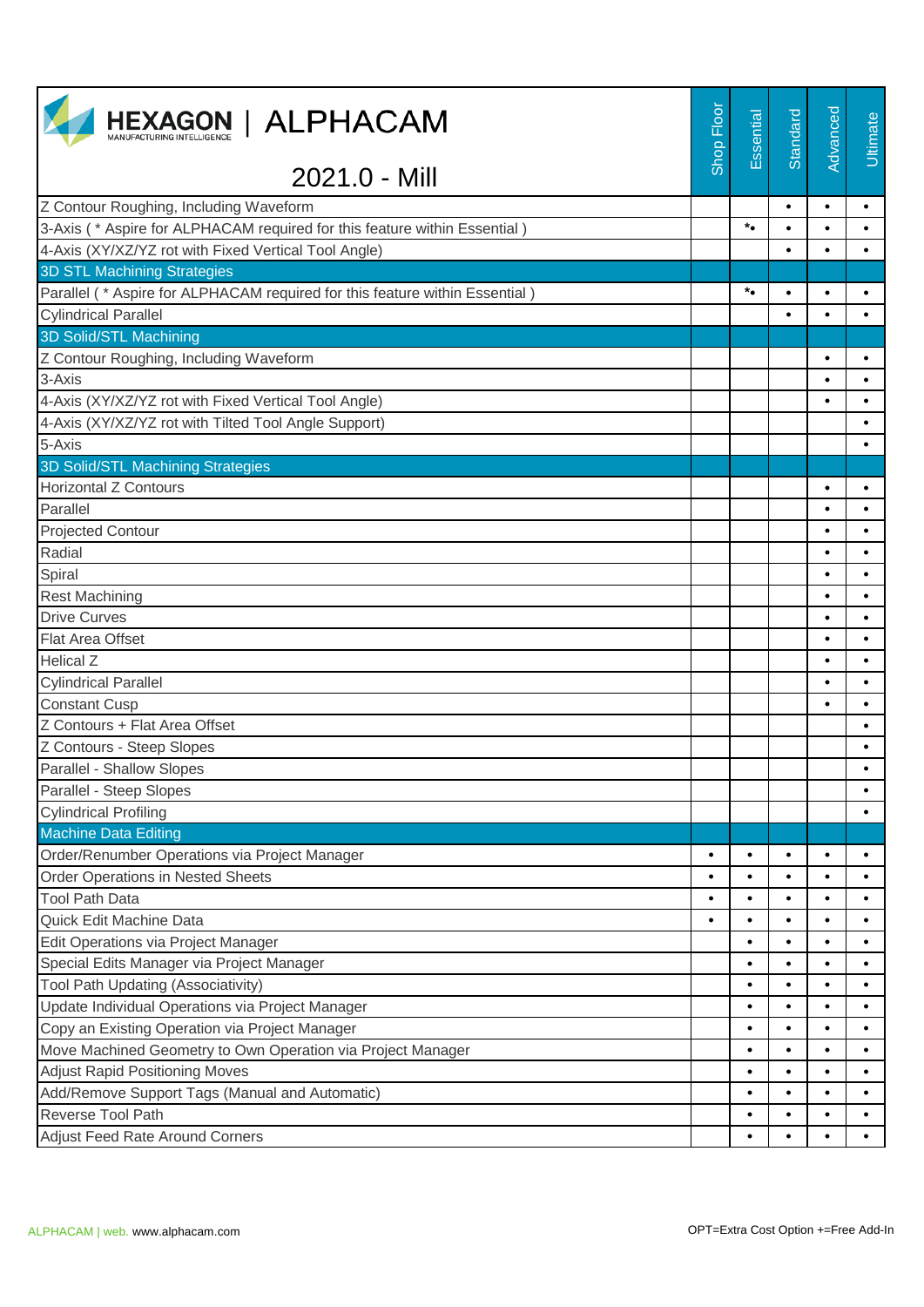| <b>HEXAGON   ALPHACAM</b>                                         | Shop Floor | Essential | Standard  | Advanced  | <b>Ultimate</b> |
|-------------------------------------------------------------------|------------|-----------|-----------|-----------|-----------------|
| 2021.0 - Mill                                                     |            |           |           |           |                 |
| Edit Feed Rate at Point Along Tool Path                           |            |           | $\bullet$ | $\bullet$ | $\bullet$       |
| Edit Z Point by Point Along Tool Path                             |            |           | $\bullet$ | $\bullet$ | $\bullet$       |
| <b>Automatic Tool Oscillation</b>                                 |            |           | $\bullet$ | $\bullet$ | $\bullet$       |
| Set Pocketing Start Point(s)                                      |            |           | $\bullet$ | $\bullet$ | $\bullet$       |
| <b>Automatic Tool Oscillation</b>                                 |            |           | $\bullet$ | $\bullet$ | $\bullet$       |
| Convert 3D Tool Path to Helical Arcs                              |            |           |           | $\bullet$ | $\bullet$       |
| Automatic Rapid Manager                                           | $\bullet$  |           |           | $\bullet$ | $\bullet$       |
| <b>Edit Tool Angle</b>                                            |            |           |           |           | $\bullet$       |
| Edit 5-Axis Tool Path                                             |            |           |           |           | $\bullet$       |
| Smooth 5-Axis Tool Path                                           |            |           |           |           | $\bullet$       |
| 4/5-Axis Tool Path Optimiser                                      |            |           |           |           | $\bullet$       |
| Part Management, Create, Copy, Move and Rotate Grouped Operations |            | $\bullet$ | $\bullet$ | $\bullet$ | $\bullet$       |
| Order Operations by Tool                                          |            | $\bullet$ | $\bullet$ | $\bullet$ | $\bullet$       |
| <b>Tool Axis Conversion</b>                                       |            |           |           |           |                 |
| Convert to Vertical or Work Plane                                 |            |           |           | $\bullet$ | $\bullet$       |
| 3-Axis                                                            |            |           |           | $\bullet$ | $\bullet$       |
| 4-Axis (XZ/YZ rotation)                                           |            |           |           |           | $\bullet$       |
| 5-Axis                                                            |            |           |           |           | $\bullet$       |
| <b>Through Point</b>                                              |            |           |           |           | $\bullet$       |
| <b>Through Axis</b>                                               |            |           |           |           | $\bullet$       |
| Confine with Boundary                                             |            |           |           |           | $\bullet$       |
| Normal to Curve(s)                                                |            |           |           |           | $\bullet$       |
| Normal to Surfaces                                                |            |           |           |           | $\bullet$       |
| Normal to Solid Model Bodies                                      |            |           |           |           | $\bullet$       |
| Normal to Solid Model Faces                                       |            |           |           |           | $\bullet$       |
| <b>Clamps/Fixtures/Material Movement</b>                          |            |           |           |           |                 |
| <b>Define Fixtures</b>                                            |            |           | $\bullet$ |           |                 |
| <b>Move Fixtures</b>                                              |            |           |           | $\bullet$ | $\bullet$       |
| <b>Edit Fixtures</b>                                              |            |           |           | $\bullet$ | $\bullet$       |
| <b>Set Initial Position</b>                                       |            |           |           | $\bullet$ | $\bullet$       |
| <b>Record Current Positions</b>                                   |            |           |           | $\bullet$ | $\bullet$       |
| Pop Up/Down Clamps                                                |            |           |           | $\bullet$ | $\bullet$       |
| Automatically Set Clamp Initial Positions                         |            |           | $\bullet$ | $\bullet$ | ٠               |
| Associate Material to Clamp for Material movement                 |            |           | $\bullet$ | $\bullet$ | $\bullet$       |
| <b>Move Material</b>                                              |            |           |           | $\bullet$ | $\bullet$       |
| Clamp Inserter                                                    |            |           |           | $\bullet$ | $\bullet$       |
| <b>Machine Configuration</b>                                      |            |           |           |           |                 |
| Open/Save Machine                                                 |            |           | $\bullet$ | $\bullet$ | $\bullet$       |
| Clear Machine                                                     |            |           | $\bullet$ | $\bullet$ | $\bullet$       |
| Set/Reset Default Machine                                         |            |           | $\bullet$ | $\bullet$ | $\bullet$       |
| Define Machine Configuration                                      |            |           | $\bullet$ | $\bullet$ | $\bullet$       |
| Set Tool Home Position                                            |            |           | $\bullet$ | $\bullet$ | $\bullet$       |
| Define Lines for Rotational Axes                                  |            |           | $\bullet$ | $\bullet$ | $\bullet$       |
| Define Machine Component                                          |            |           |           | $\bullet$ | $\bullet$       |